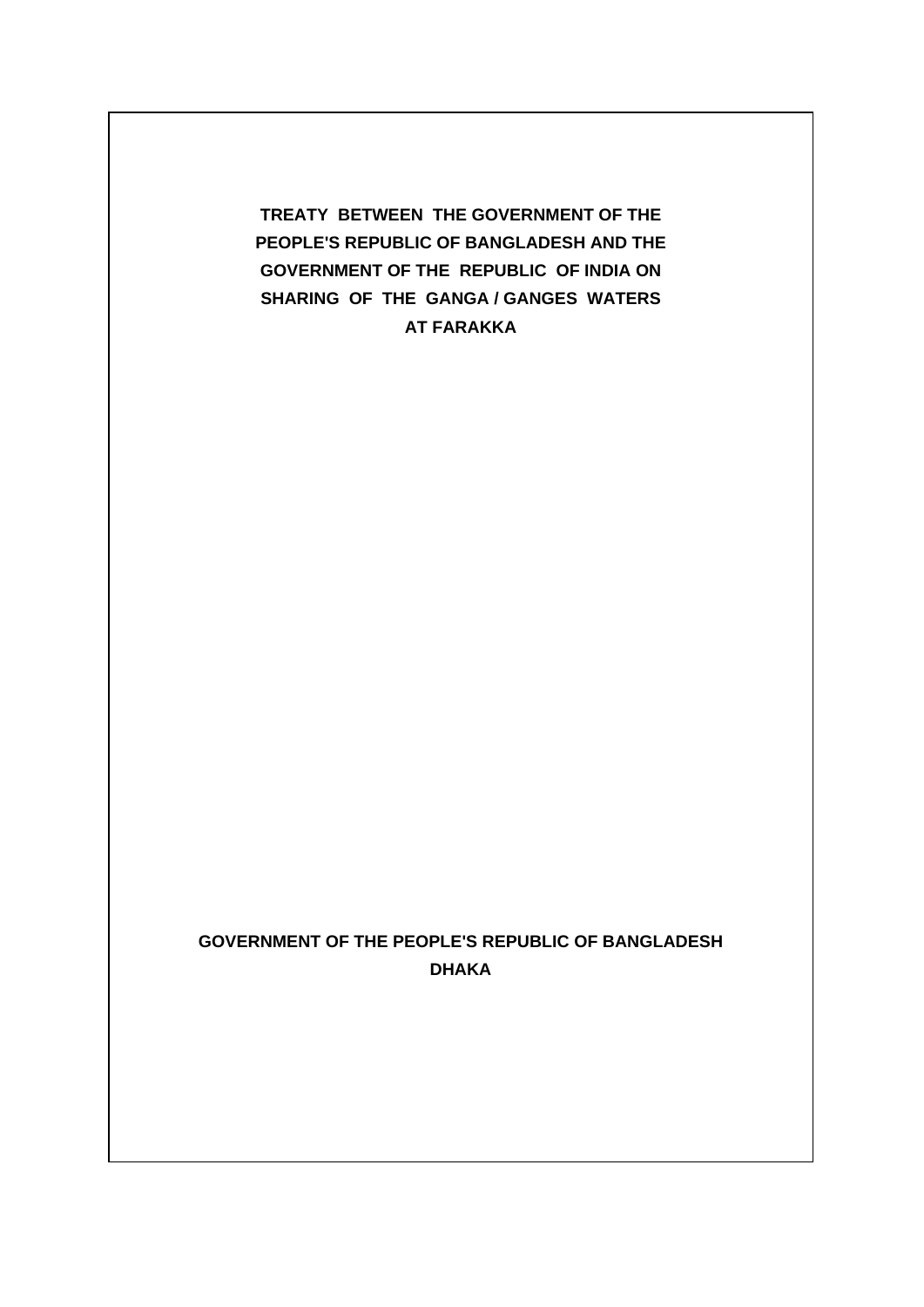**TREATY BETWEEN THE GOVERNMENT OF THE PEOPLE'S REPUBLIC OF BANGLADESH AND THE GOVERNMENT OF THE REPUBLIC OF INDIA ON SHARING OF THE GANGA/GANGES WATERS AT FARAKKA** 

THE GOVERNMENT OF THE PEOPLE'S REPUBLIC OF BANGLADESH AND THE GOVERNMENT OF THE REPUBLIC OF INDIA,

DETERMINED to promote and strengthen their relations of friendship and good neighbourliness,

INSPIRED by the common desire of promoting the well-being of their peoples,

BEING desirous of sharing by mutual agreement the waters of the international rivers flowing through the territories of the two countries and of making the optimum utilisation of the water resources of their region in the fields of flood management, irrigation, river basin development and generation of hydro-power for the mutual benefit of the peoples of the two countries,

RECOGNISING that the need for making an arrangement for sharing of the Ganga/Ganges waters at Farakka in a spirit of mutual accommodation and the need for a solution to the long-term problem of augmenting the flows of the Ganga/Ganges are in the mutual interests of the peoples of the two countries,

BEING desirous of finding a fair and just solution without affecting the rights and entitlements of either country other than those covered by this Treaty, or establishing any general principles of law or precedent,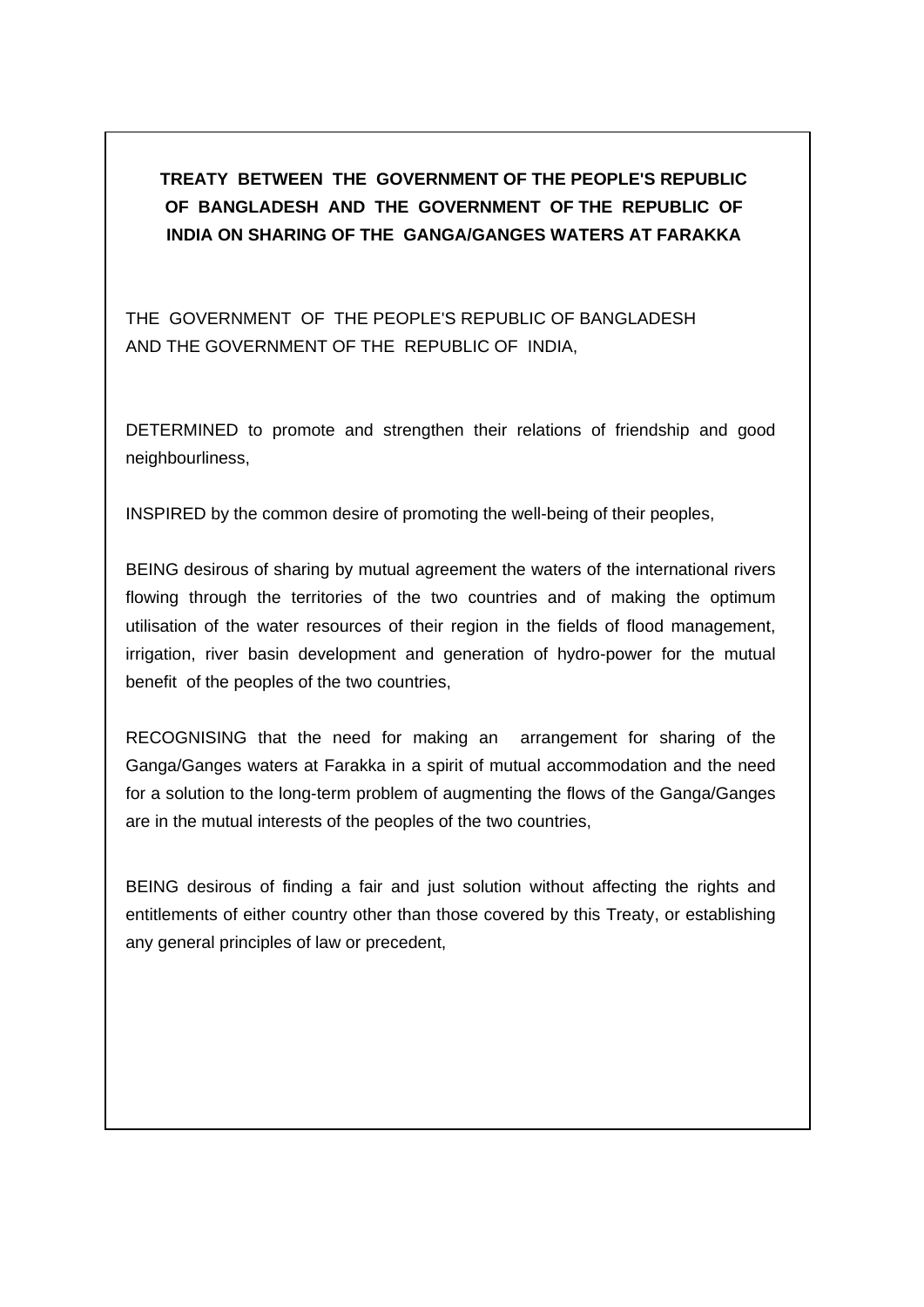# HAVE AGREED AS FOLLOWS:

### **ARTICLE - I**

The quantum of waters agreed to be released by India to Bangladesh will be at Farakka.

#### **ARTICLE - II**

i) The sharing between India and Bangladesh of the Ganga/Ganges waters at Farakka by ten day periods from the 1st January to the 31st May every year will be with reference to the formula at Annexure I and an indicative schedule giving the implications of the sharing arrangement under Annexure I is at Annexure II.

ii) The indicative schedule at Annexure II, as referred to in sub para (i) above, is based on 40 years (1949-1988) 10-day period average availability of water at Farakka. Every effort would be made by the upper riparian to protect flows of water at Farakka as in the 40-years average availability as mentioned above.

iii) In the event flow at Farakka falls below 50,000 cusecs in any 10-day period, the two Governments will enter into immediate consultations to make adjustments on an emergency basis, in accordance with the principles of equity, fair play and no harm to either party.

#### **ARTICLE - III**

The waters released to Bangladesh at Farakka under Article I shall not be reduced below Farakka except for reasonable uses of waters, not exceeding 200 cusecs, by India between Farakka and the point on the Ganga/Ganges where both its banks are in Bangladesh.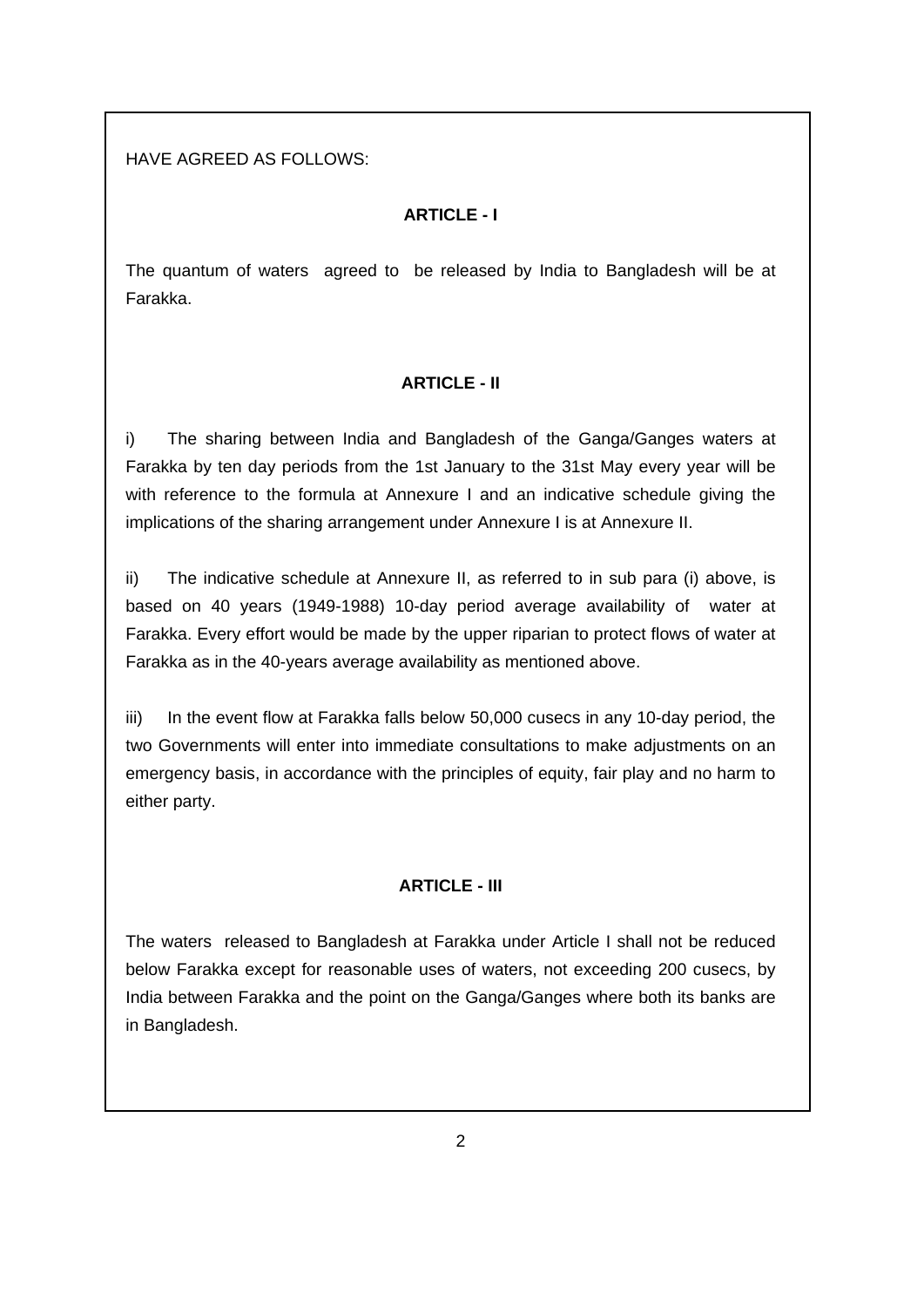#### **ARTICLE - IV**

A Committee consisting of representatives nominated by the two Governments in equal numbers (hereinafter called the Joint Committee) shall be constituted following the signing of this Treaty. The Joint Committee shall set up suitable teams at Farakka and Hardinge Bridge to observe and record at Farakka the daily flows below Farakka Barrage, in the Feeder Canal, and at the Navigation Lock, as well as at the Hardinge Bridge.

#### **ARTICLE - V**

The Joint Committee shall decide its own procedure and method of functioning.

### **ARTICLE - VI**

The Joint Committee shall submit to the two Governments all data collected by it and shall also submit a yearly report to both the Governments. Following submission of the reports the two Governments will meet at appropriate levels to decide upon such further actions as may be needed.

#### **ARTICLE - VII**

The Joint Committee shall be responsible for implementing the arrangements contained in this Treaty and examining any difficulty arising out of the implementation of the above arrangements and of the operation of Farakka Barrage. Any difference or dispute arising in this regard, if not resolved by the Joint Committee, shall be referred to the Indo-Bangladesh Joint Rivers Commission. If the difference or dispute still remains unresolved, it shall be referred to the two Governments which shall meet urgently at the appropriate level to resolve it by mutual discussion.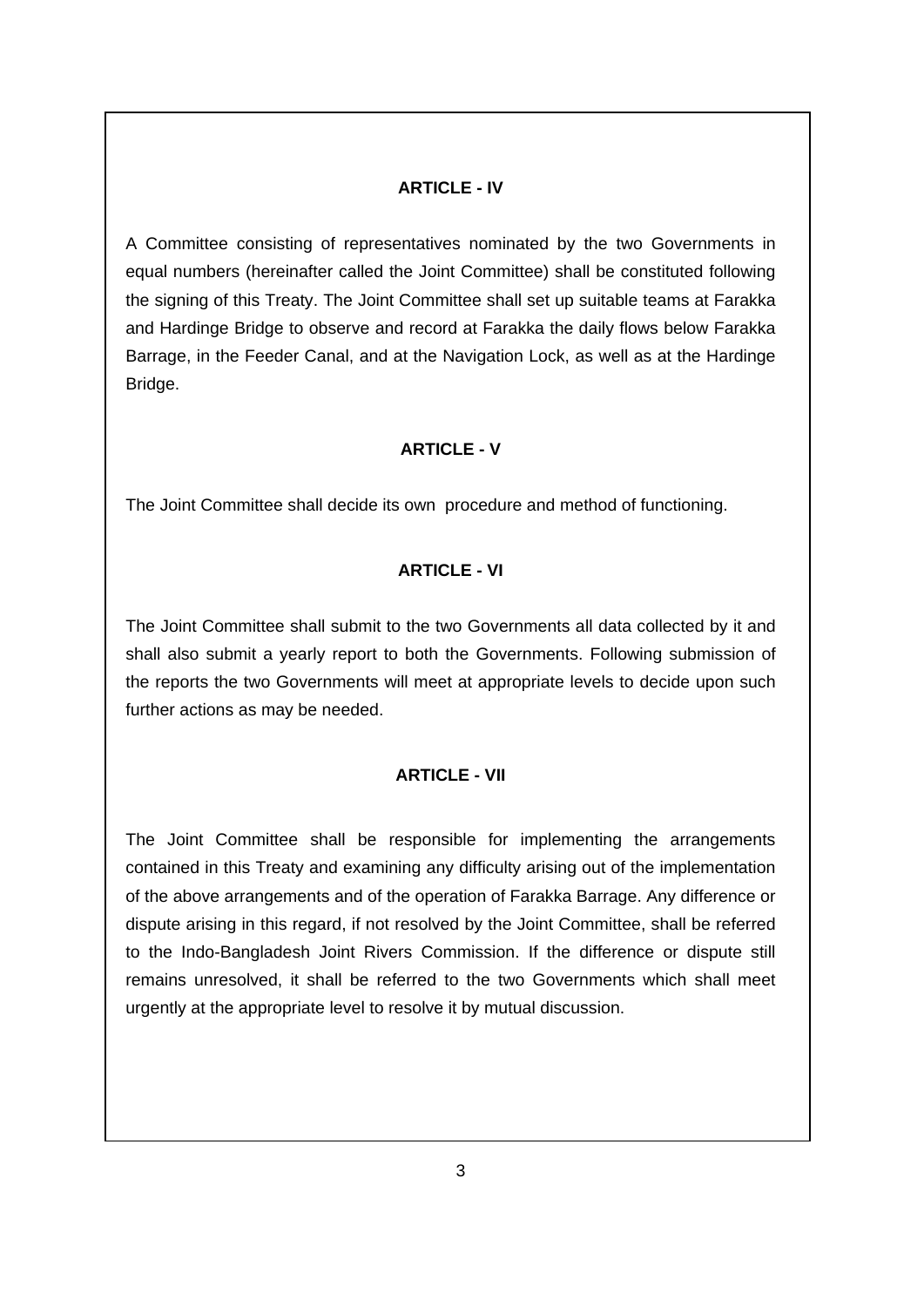### **ARTICLE - VIII**

The two Governments recognise the need to cooperate with each other in finding a solution to the long-term problem of augmenting the flows of the Ganga/Ganges during the dry season.

# **ARTICLE - IX**

Guided by the principles of equity, fairness and no harm to either party, both the Governments agree to conclude water sharing Treaties/Agreements with regard to other common rivers.

# **ARTICLE - X**

The sharing arrangement under this Treaty shall be reviewed by the two Governments at five years interval or earlier, as required by either party and needed adjustments, based on principles of equity, fairness, and no harm to either party made thereto, if necessary. It would be open to either party to seek the first review after two years to assess the impact and working of the sharing arrangement as contained in this Treaty.

# **ARTICLE - XI**

For the period of this Treaty, in the absence of mutual agreement on adjustments following reviews as mentioned in Article X, India shall release downstream of Farakka Barrage, water at a rate not less than 90% (ninety percent) of Bangladesh's share according to the formula referred to in Article II, until such time as mutually agreed flows are decided upon.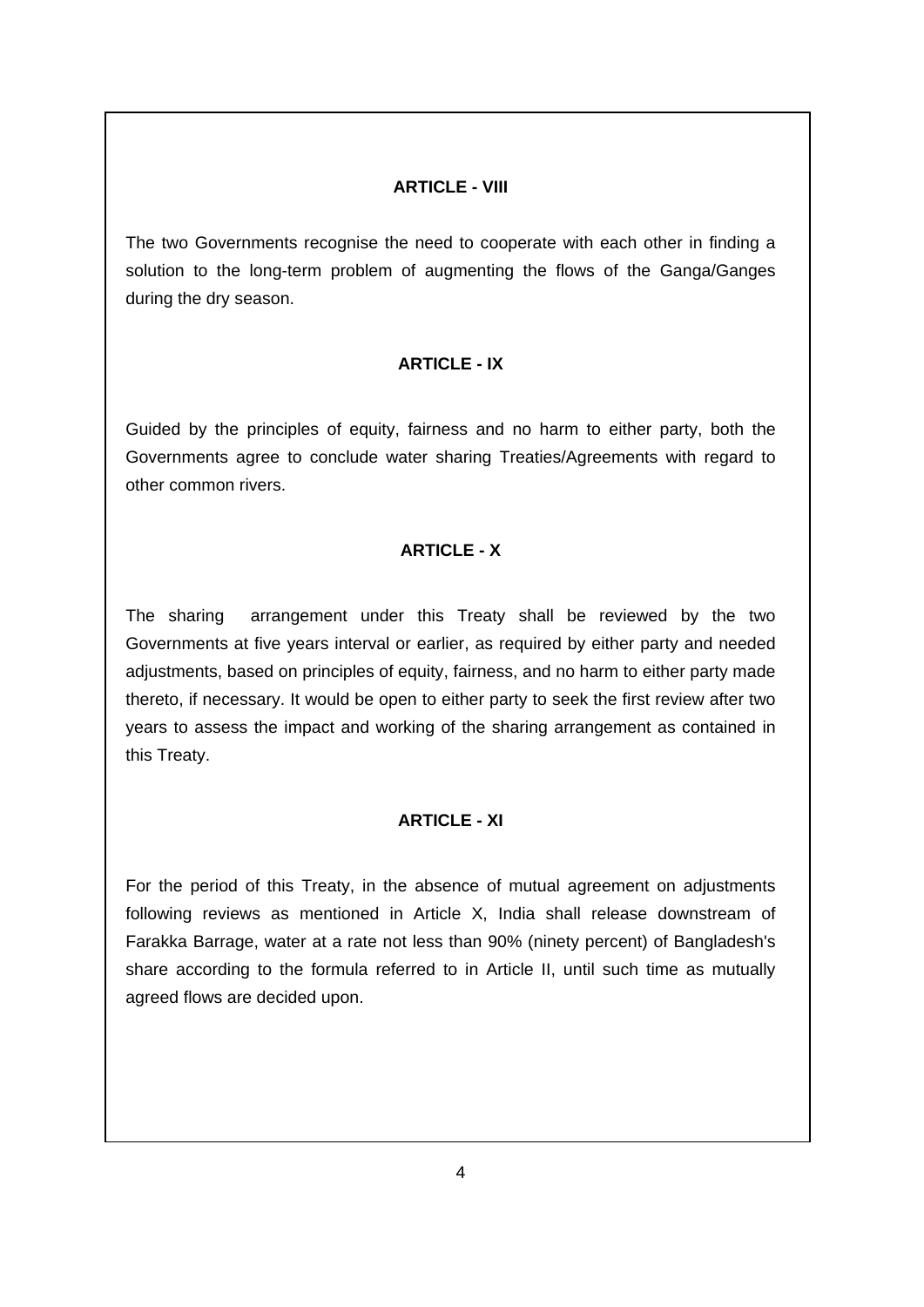### **ARTICLE - XII**

This Treaty shall enter into force upon signature and shall remain in force for a period of thirty years and it shall be renewable on the basis of mutual consent.

IN WITNESS WHEREOF the undersigned, being duly authorised thereto by the respective Governments, have signed this Treaty.

DONE at New Delhi on 12th December, 1996 in Hindi, Bangla and English languages. In the event of any conflict between the texts, the English text shall prevail.

Signed Signed Signed Signed Signed Signed Signed Signed Signed Signed Signed Signed Signed Signed Signed Signed Signed Signed Signed Signed Signed Signed Signed Signed Signed Signed Signed Signed Signed Signed Signed Signe

PRIME MINISTER,<br>PEOPLE'S REPUBLIC OF THE MINISTER, THEOPLE'S REPUBLIC OF PEOPLE'S REPUBLIC OF BANGLADESH.

**( SHEIKH HASINA ) ( H. D. DEVE GOWDA )**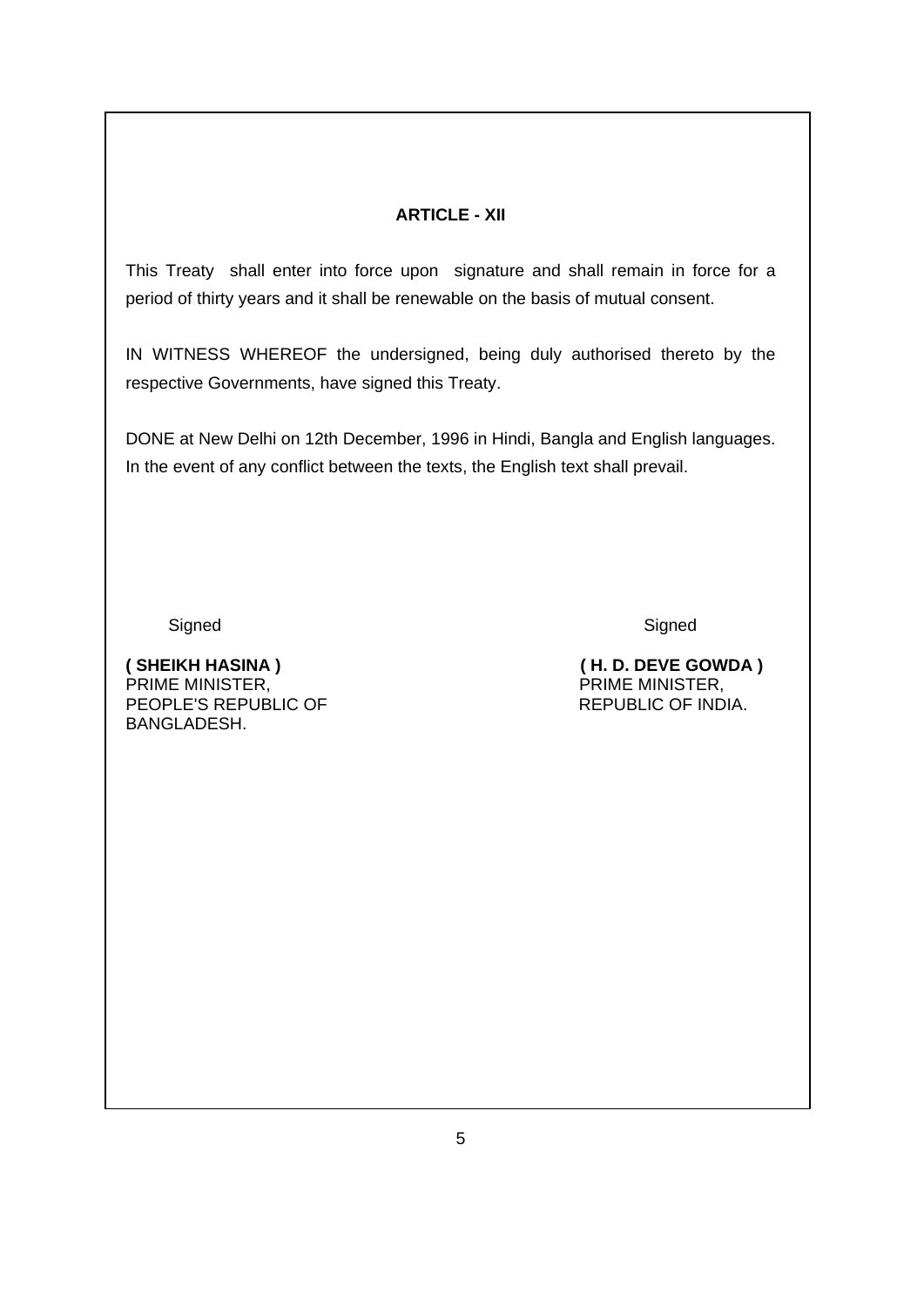# **ANNEXURE - I**

| Availability at Farakka Share of India |                               | <b>Share of Bangladesh</b> |
|----------------------------------------|-------------------------------|----------------------------|
| 70,000 cusecs or less                  | 50%                           | 50%                        |
| 70,000 cusecs -75,000 cusecs           | Balance of flow               | 35,000 cusecs              |
| 75,000 cusecs or more                  | 40,000 cusecs Balance of flow |                            |

Subject to the condition that India and Bangladesh each shall receive guaranteed 35,000 cusecs of water in alternate three 10-day periods during the period March 11 to May 10.